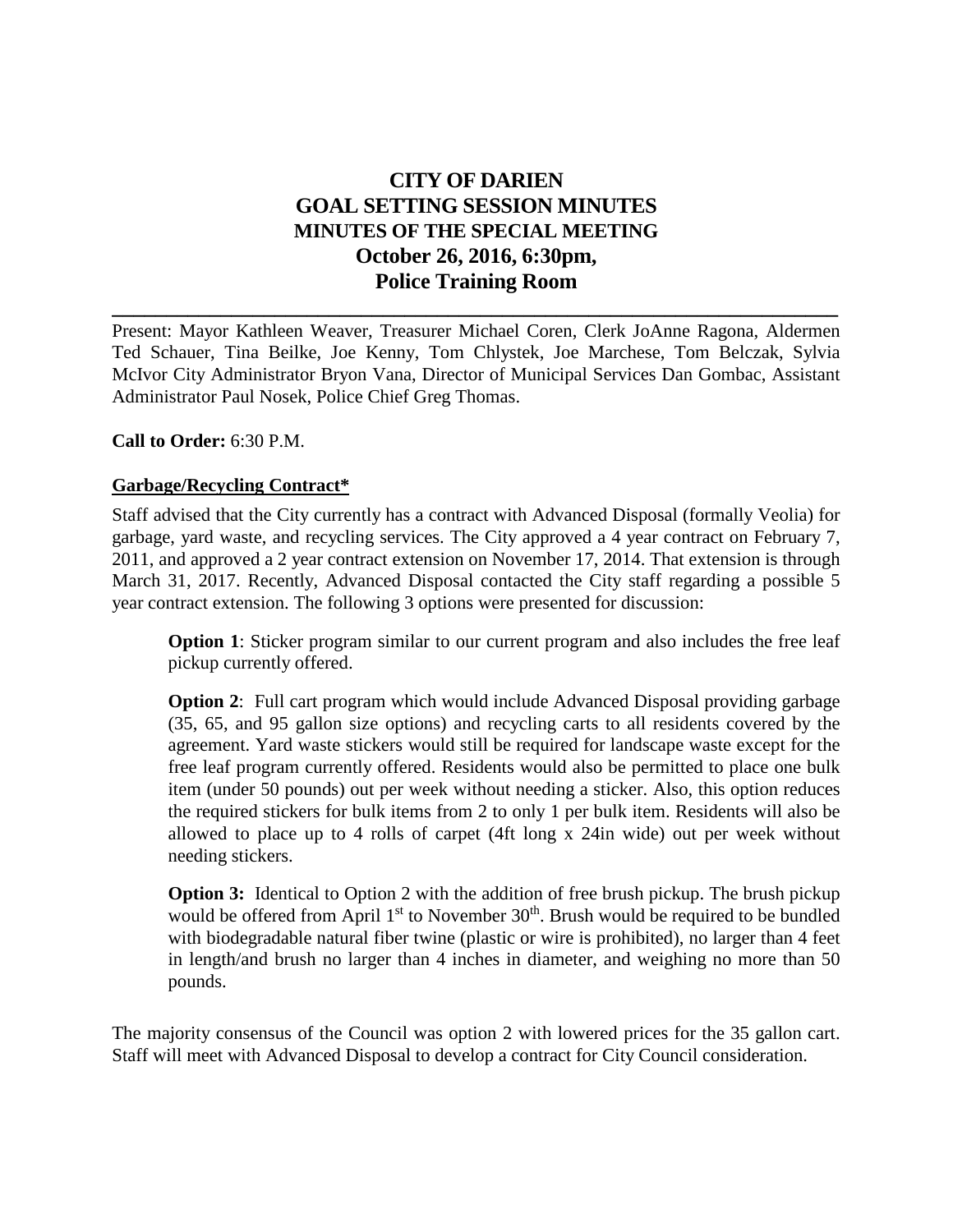## **Darien Fest\***

Representatives from the Darien Chamber addressed the Council regarding the 2017 Darien Fest. The Council discussed the Chamber's request for the City to provide free police and public works services. The majority consensus of the Council was to consider requiring a sliding scale reimbursement from the Chamber based on profits made from the fest. The Chamber was asked to provide a written proposal to the City based on the comments from the Council. The written proposal is to include a proposed sliding scale for reimbursement and tentative plan/schedule for the 2017 fest. The Council expressed that the 2017 fest should include more to create the event as a community event.

#### **Police Department Goals\***

Chief Thomas provided the City Council with proposed strategic plan for the Police Department to focus on over the next 2 years and answered questions from the Council.

# **Park District Request- Update Intergovernmental Agreement for Police Enforcement on Park District Property\***

Staff advised there is currently an intergovernmental agreement (IGA) in place, dated November 6, 1995, providing for the Darien Police Department to enforce Park District Rules and Regulations on Park District property. The Park District updated its' rules and is requesting a new IGA with the City to enforce these rules. The City Staff has requested changes to the original draft provided by the Park District. The Consensus of the Council was to accept the Park District's request and formalize the updated agreement. Mayor Weaver suggested the agreement be revised to clarify which sections of the Park District's rules the Police Department may enforce. All agreed with Mayor Weaver's suggestion. Administrator Vana asked the Council if there is interest in adding language requiring reimbursement from the Park District for time police may spend enforcing Park rules. The Council concurred not to require reimbursement.

#### **Clarendon Hills Road Mid-Block Cross Walk\***

This year's budget included funds to conduct a feasibility study to determine if a mid-block crosswalk was warranted across Clarendon Hills Road near Community Park. The study was completed and concluded that a mid-block cross walk was not warranted for the study area. Director Gombac provided a comprehensive scope of work for the area around Clarendon Hills and Roger Roads including storm water improvements. The Council concurred that, prior to beginning any phase of this project, the City should conduct a drainage study to improve drainage near Clarendon Hills Road and Maple. Director Gombac advised that this study is not in the current budget but funds are available to conduct the study. The Consensus of the Council was to have the drainage study presented on the City Council Agenda for approval on November 7, 2016.

#### **Review of 2016 Citizen Surveys\***

The Council reviewed the results of the 2016 Citizen Survey.